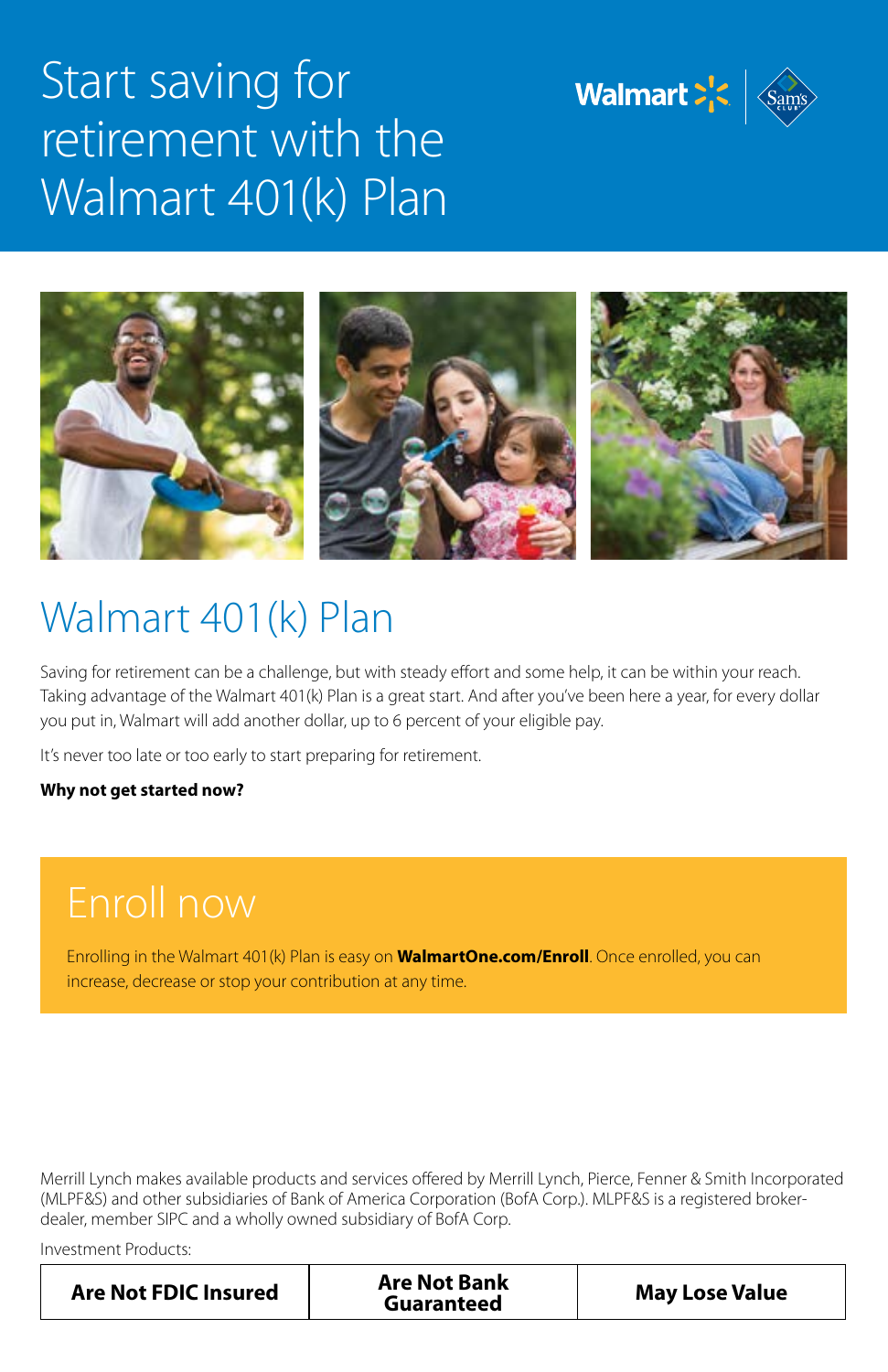# How you can benefit

Here are just a few of the reasons to participate:

- *Convenience:* Contributing is simple. Money is automatically deducted from your paycheck.
- *You're in control:* You can start, stop or change your contribution at any time.
- *Save on current taxes:* The money you contribute is deducted before federal (and most state) income taxes, so you may pay less in taxes today. You won't pay taxes on the contributions or any account earnings until you withdraw the money.<sup>1</sup>

# Walmart will help

For every dollar you put in, Walmart will add another dollar, up to 6 percent of your eligible pay.<sup>2</sup>

#### *For example, let's assume a \$30,000 salary and 6 percent contribution rate (or \$1,800).*

| Your contribution             | \$1,800<br>$+ $1,800$ |
|-------------------------------|-----------------------|
| <b>Walmart's contribution</b> |                       |
| Total contribution            | \$3,600               |

Where else can you get a deal like that?

The longer your money stays invested through the Plan, the more time it has for growth potential. To find out how much you may need to retire, and to help put your plan on track, try the Retirement Planning Calculator and other tools available at WalmartOne.com/401k, or visit Benefits OnLine® at benefits.ml.com.

*This example is for illustrative purposes only.*

### Access to your money

Your contributions and Walmart's matching contributions are always 100 percent vested. That means if you decide to leave the company, the money is yours to keep, adjusted for any earnings or losses. And, if you are an active Walmart associate, you will be able to borrow money from your 401(k) plan account balance, subject to certain limits.

*2 Matching contributions begin on the first day of the month following your first year of employment if you worked at least 1,000 hours during that year.*

*<sup>1</sup> Taxes are due upon withdrawal. You may also be subject to a 10 percent additional federal tax if you take a withdrawal prior to age 59½.*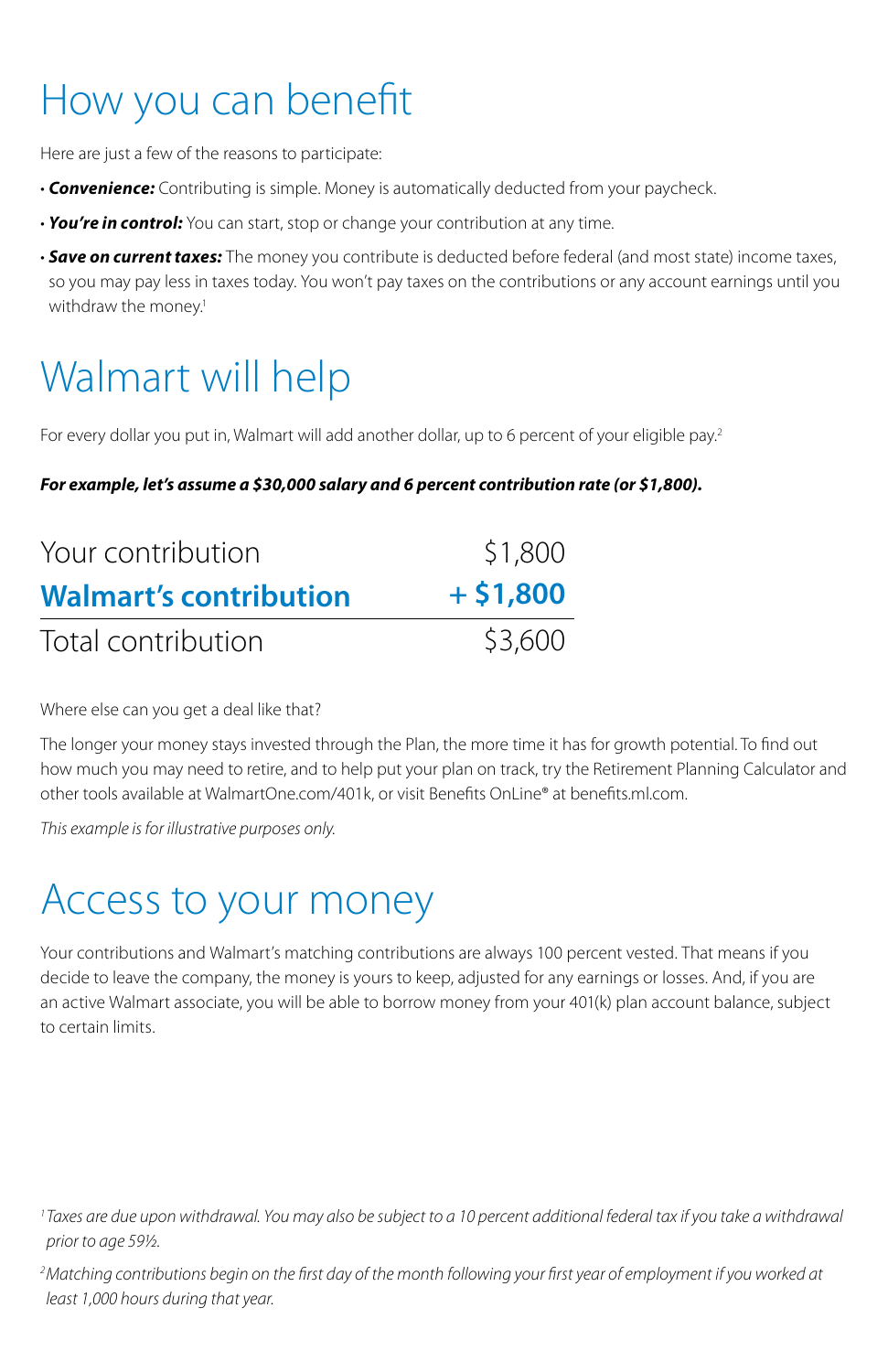# Before you start, think about it

To enroll in the Plan, you need to make two decisions:

# 1. How much should I contribute?

- You can start contributing with as little as 1 percent of your eligible pay.
- If you can, contribute at least 6 percent to your account to get the full match from Walmart once you're eligible for the match.
- You can contribute up to 50 percent of your eligible pay before most income taxes, up to the IRS limit for the year (\$18,000 in 2017). And if you reach age 50 at any time during the year, you may be eligible to save even more through "catch-up contributions."
- For more help deciding, try the Retirement Planning Calculator and other tools available at WalmartOne.com/401k.

### 2. How should I invest?

- To make your decision easier, consider a *myRetirement Fund.*<sup>3,4,5</sup> These are "target retirement date" funds. Their investment mix changes over time, so they become more conservative as you get closer to retirement.
- Or, choose your own investments from a full range of available options. If you don't choose, you'll automatically be invested in a *myRetirement Fund* based on your date of birth.

# Want to learn more?

For more information about the Plan's investment options—including the *myRetirement Funds*—and all the Walmart 401(k) Plan features, visit Benefits OnLine at benefits.ml.com.

You can change your investments and your contribution rate at any time. The most important thing is to *get started*.

So why not enroll today?